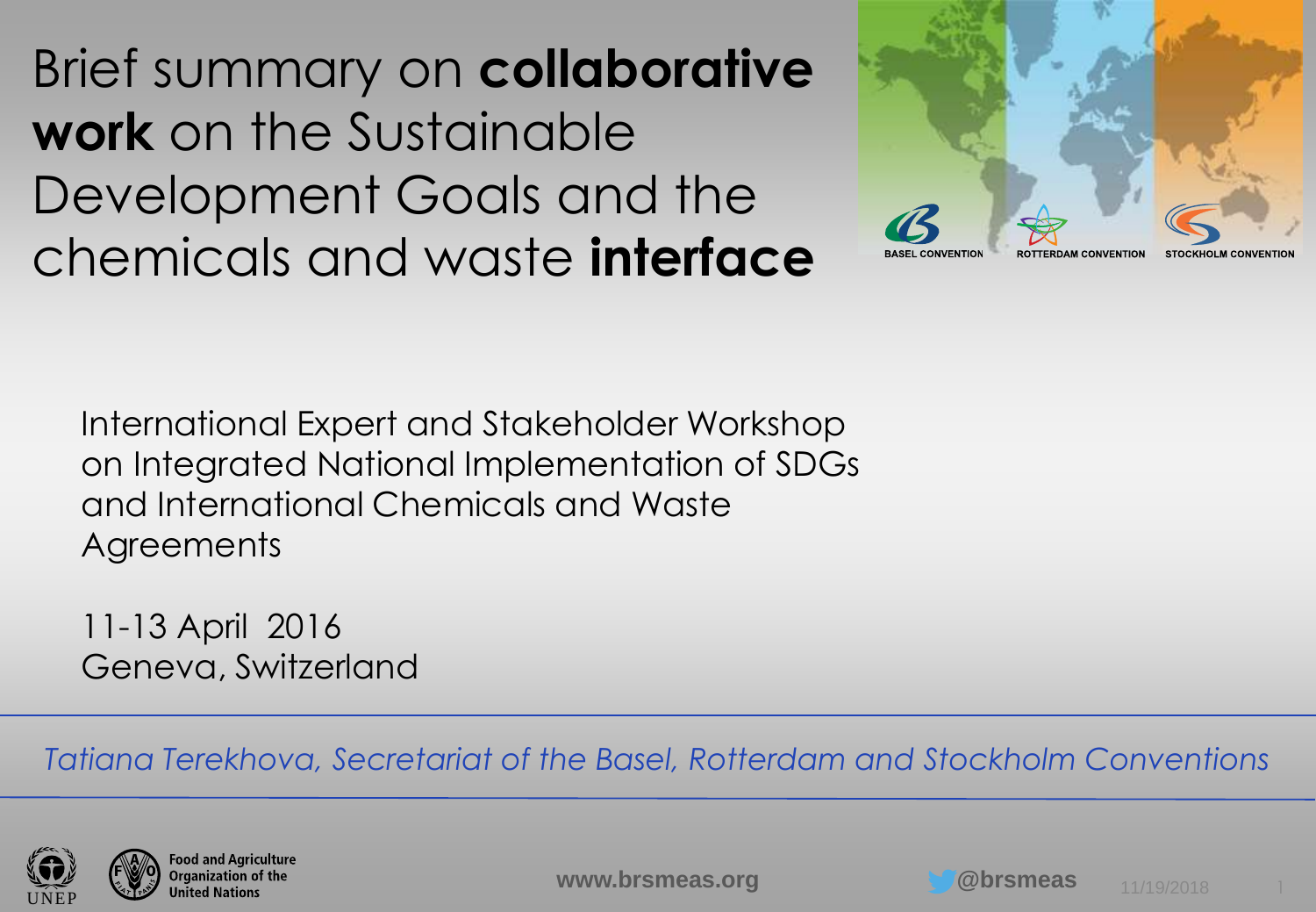**The 2030 Agenda for Sustainable Development Chemicals and waste is key cross**‐**cutting issue which provides opportunities for collaboration and innovative practical solutions in addressing global and local challenges** 

**www.brsmeas.org <b>blue** 2008 2009 2018 2019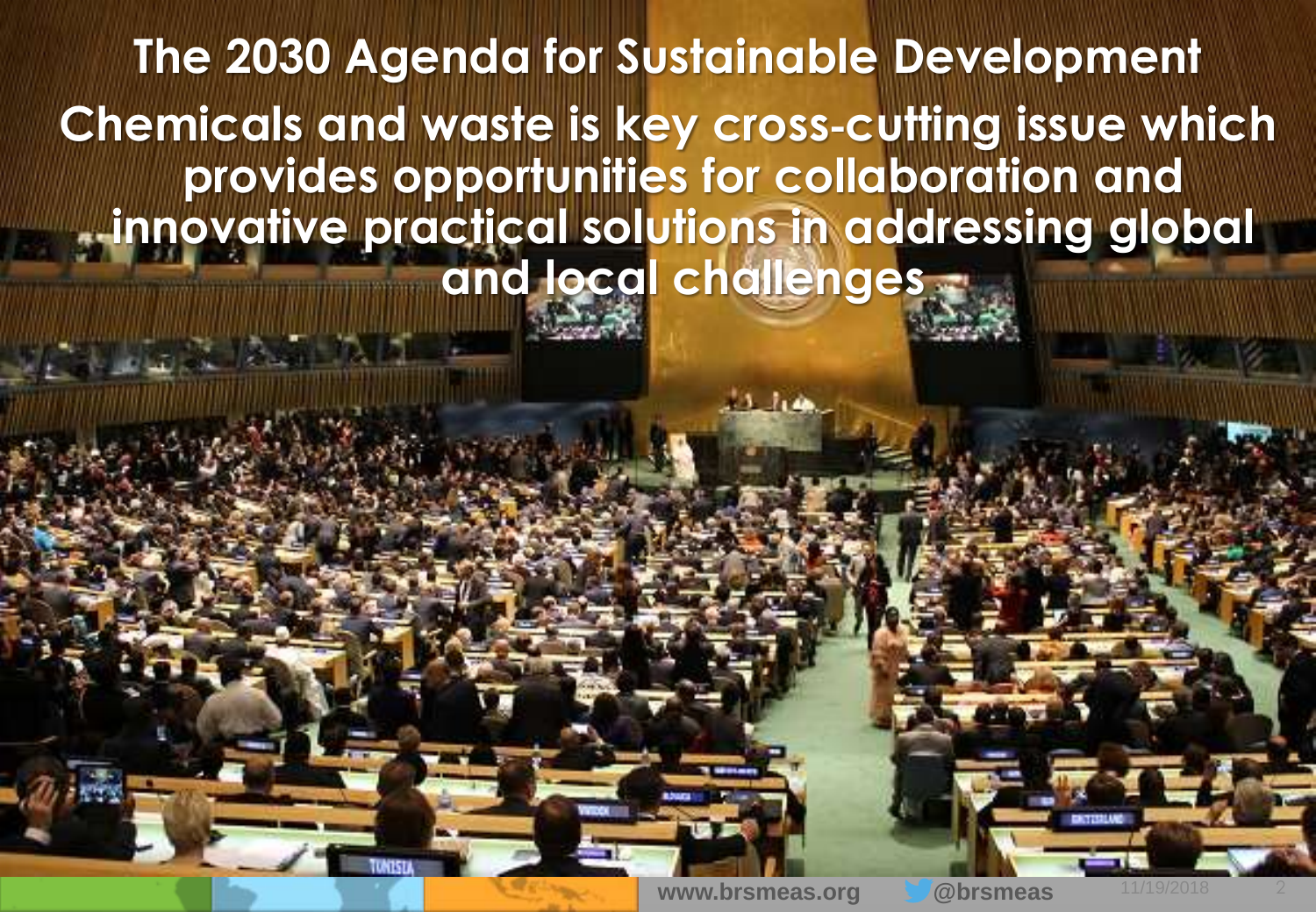### **Inter-linkages**

**Poverty eradication Sustainable & Green chemistry**

**Risk communication**

**Circular economy & LCA**

**Alternatives to hazardous chemicals** **Health and well-being** 

**Integrated Waste management**

**Role of informal sector Data monitoring Green & safe jobs Information access Governance Technology transfer KING Climate Change Water MANIFED AT A Complete Debris** 

> **Reducing illegal traffic In hazardous C & W**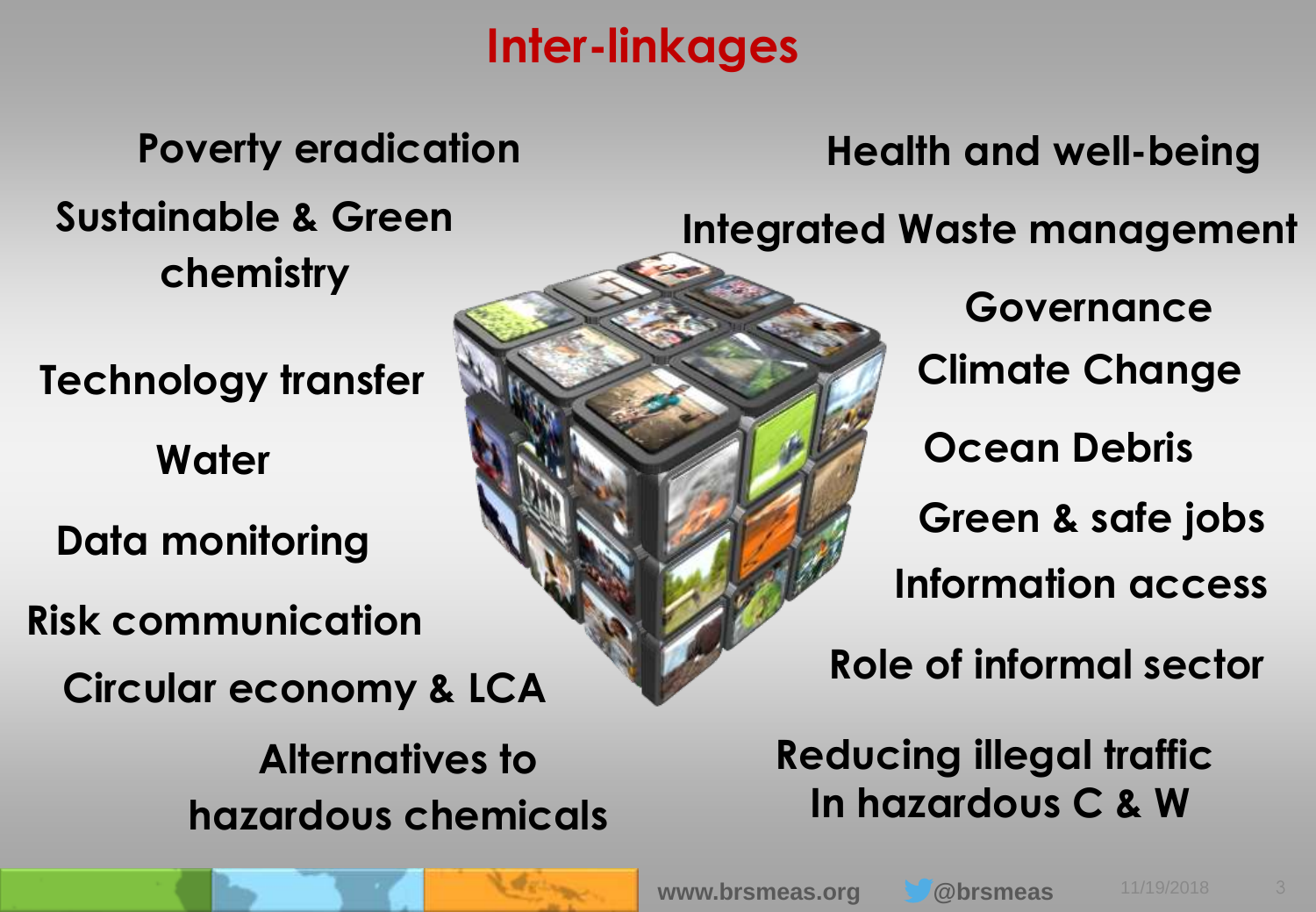# **Collaboration on SDGs & chemical and waste**

#### **Analytical work**

- **Fact sheet** on why the sound management of chemicals and waste is an integral part to SDGs
- List of **targets and possible indicators** on the sound management of chemicals and wastes
- Work on indicators under the Issue Management Group on Sound Management of Chemicals and Waste under the **Environment Management Group** to support integration of the sound management of chemicals and wastes into the SDGs
- Technical input in relation to chemicals and waste management issues into the OWG work through UNEP and the **UN System Technical Support Team (TST)**
- **Information note** on Sound management of chemicals and waste in the SDG context, Open-ended CPR Committee of Permanent Representatives to UNEP, February 2016, Nairobi, Kenya

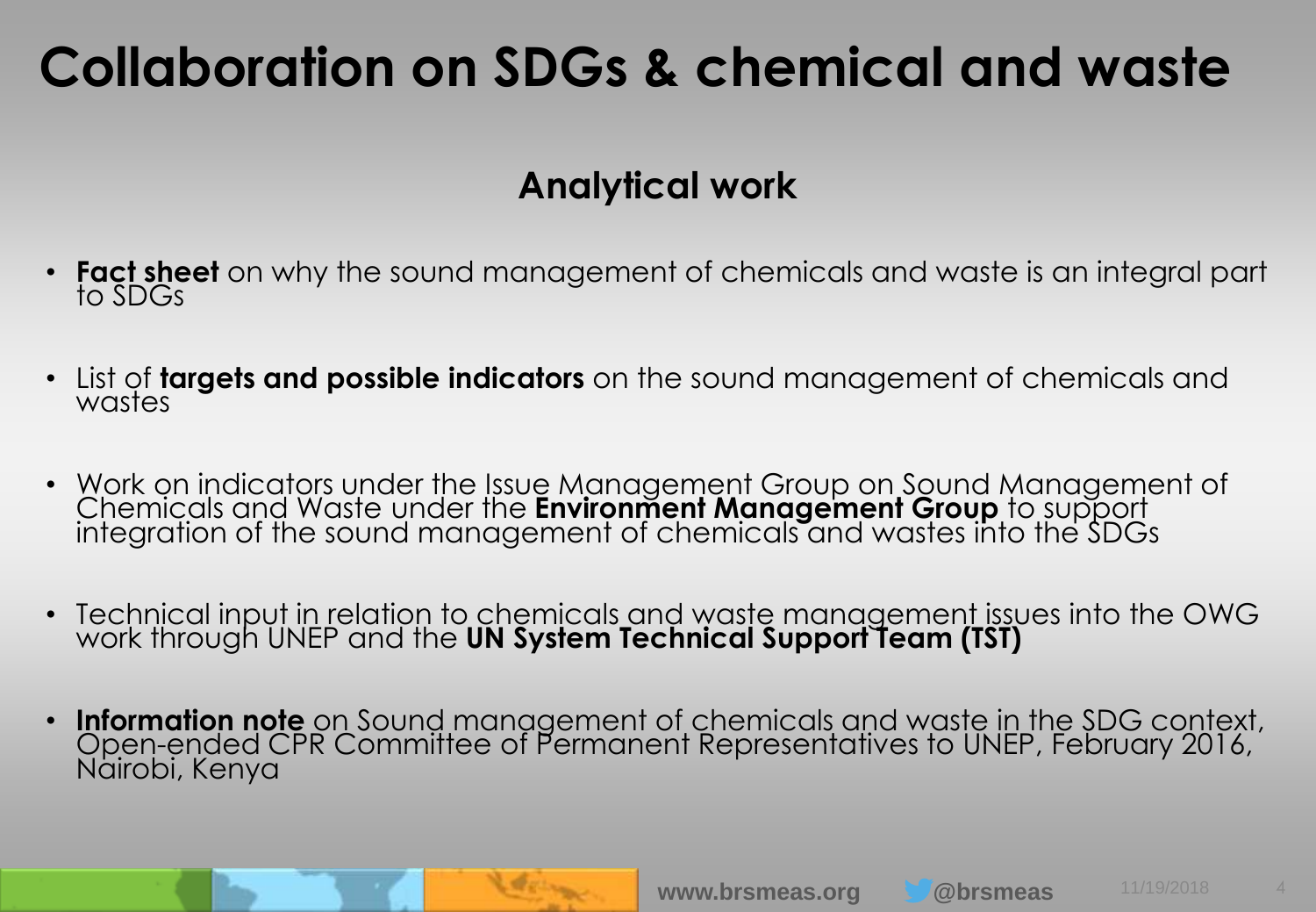# **Collaboration on SDGs and chemical and waste**

- Side-event on **Achieving Sustainable Development through the Sound Management of Chemicals and Waste,** January 2014, Open-Working Group-7 on SDGs, New York, USA
- Panel Discussion on **Integrating Sound Management of Chemicals and Waste in the Sustainable Development Goals**, organized by GEN, May 2014, Geneva
- Panel Discussion on **Detoxifying Development: How strengthened sound management of chemicals and wastes contributes to sustainable development,** June 2014, United Nations Environment Assembly (UNEA-1), Nairobi, Kenya
- Side-event on **Mainstreaming Chemicals and Waste Management in Development: Optimizing Return on Investments to Achieve SDGs,** INC-6 on mercury, November 2014, Bangkok, Thailand
- Senior Expert Meeting on **Integrated measures for monitoring**, organized by UNEP, Gland, Switzerland, December 2014



•

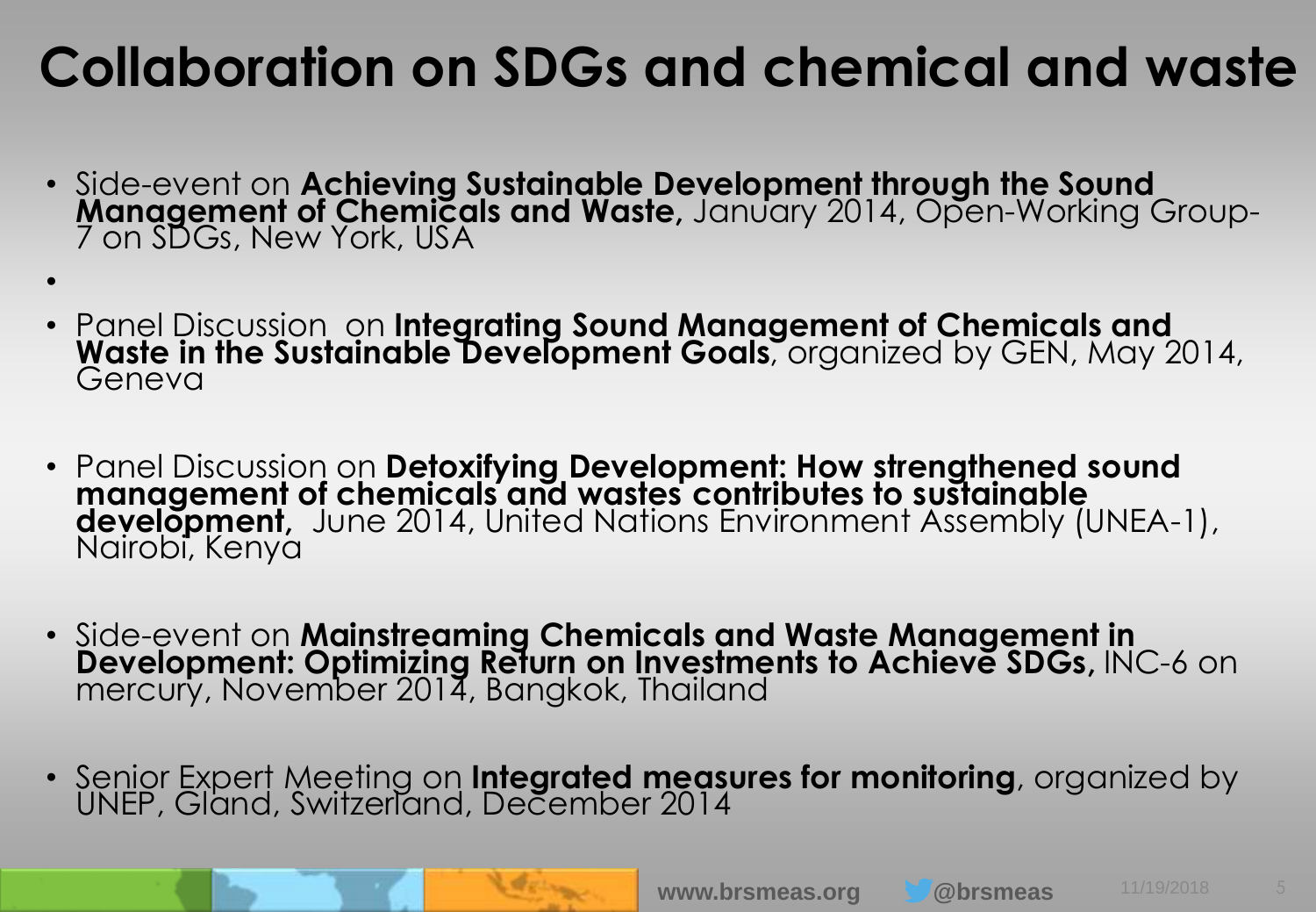# **Collaboration on SDGs and chemical and waste**

- Side-event on **Chemicals and wastes in the Post-2015 Development Agenda: are we ready?** SAICM OEWG, December 2014, Geneva
- Breakfast Event and side-event on **The Poisoned Poor: Why Pollution Control and Safe Management of Chemicals and Wastes Matters for Sustainable Development**, Intergovernmental meeting on SDGs, March 2015, New York, USA
- Side-event on **Considering socio-economic impacts of chemicals management: protecting vulnerable groups from hazardous pesticides**, May 2015, BRS COPs
- Interactive Panel Discussion on SDGs: **Make it happen for chemicals and wastes and the SDG Communication Challenge,** and **SDGs Communication Challenge,** ICCM-4, September 2015
- Briefing on SDGs for Permanent Missions in Geneva and Nairobi (July 2015 and February 2016)



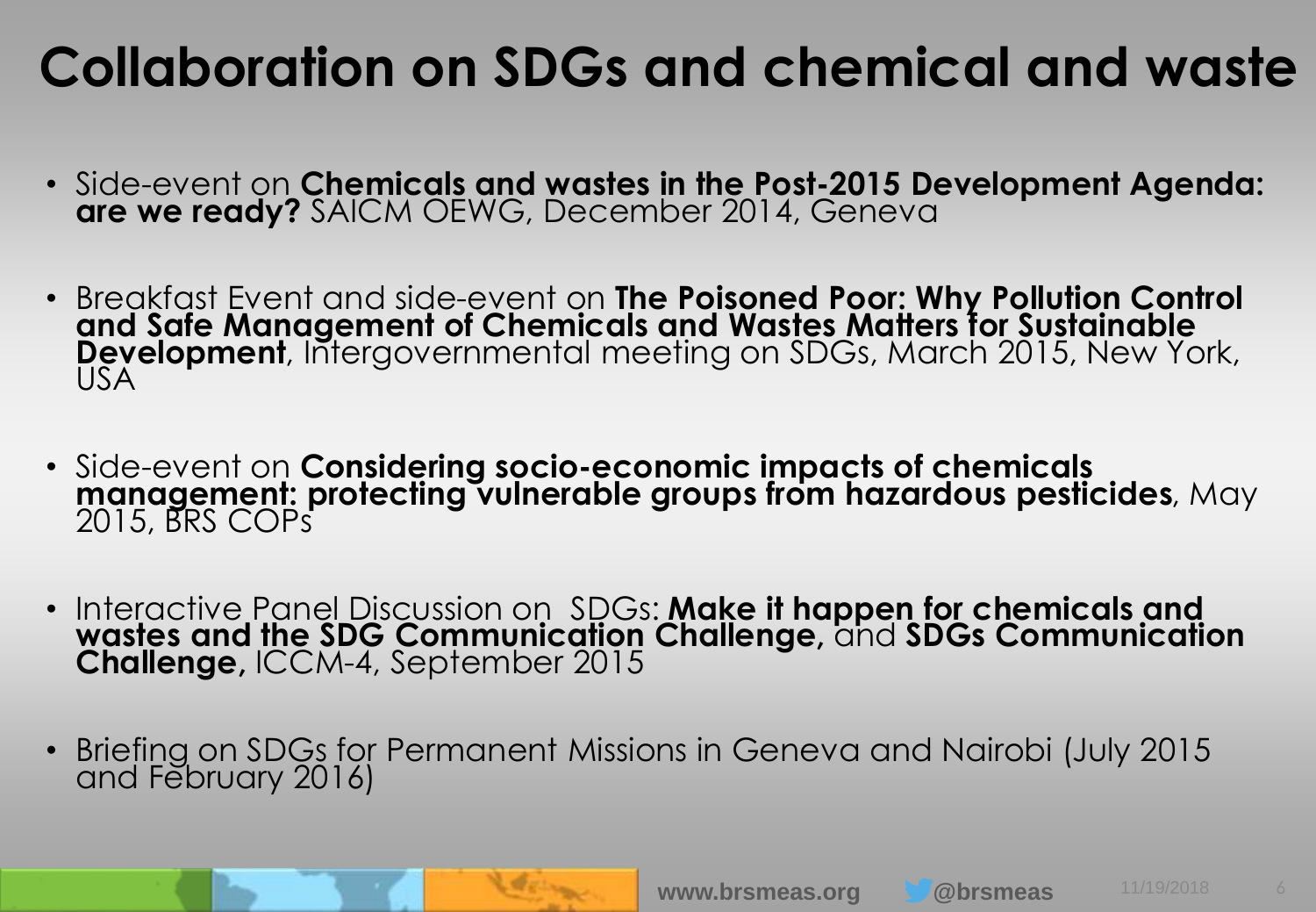









**www.brsmeas.org @brsmeas** 11/19/2018